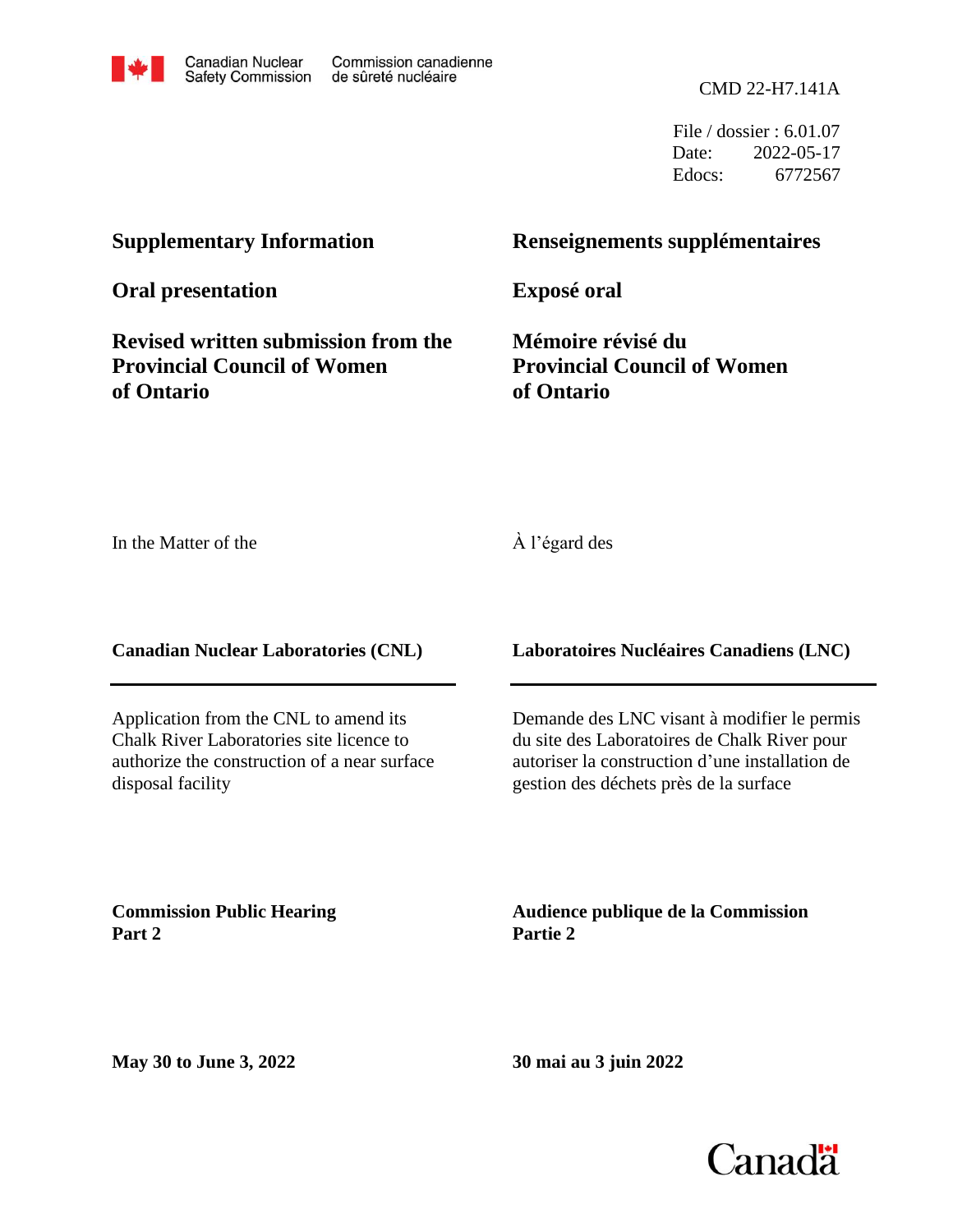# *PROVINCIAL COUNCIL OF WOMEN OF ONTARIO*

*(Estb. 1923)*

May 16th 2022

Louise Levert Senior Tribunal Officer, Commission Registry Canadian Nuclear Safety Commission [interventions@cnsc-ccsn.gc.ca](mailto:interventions@cnsc-ccsn.gc.ca)

#### **Submission** : **Ref.2022-H-07 : Canadian Nuclear Laboratory (CNL) application to amend its license to allow for the construction of a "Near Surface Disposal Facility"** .

#### **Introduction**

The Provincial Council of Women of Ontario has a very strong interest in , and have researched and developed policies on nuclear issues as they impact health, environment, workers, families and society for over 30 years. Using these policies we have presented to many Boards, Commissions and the political representatives regarding a wide range of nuclear projects, policies and plans.1

With regard to the current CNL proposal, PCWO is following up on our previous comments to CNSC in 2017 about what we considered a *"scoped and hurried*" Environmental Assessment of the Near Surface Disposal Facility at Chalk River Laboratories.

We are therefore very aware of, and strongly support, the concerns of the many groups such as the Old Fort William Cottagers Association, the Ralliement contra la pollution radioactive group, over 140 downstream municipalities along the Ottawa River, and the Indigenous peoples, on whose *"Un-ceded*" lands this current CNL proposal to build a giant- above ground nuclear waste dump for the one million tons of mixed radioactive and hazardous waste alongside the Ottawa river, may be built. **2**

With this in mind PCWO raises the following issues regarding the current CNL proposal.

#### **Geology**

Of great concern to PCWO is the location of the proposed CNL mound in a known area of geologic instability, where there is considerable risk from earthquakes. According to the 2017 Canadian Nuclear Laboratory project description of this area , "*Two main fractures of faulting zones are present in the CNL property; the Mattawa Fault, which lies below the Ottawa River and consists of the northeast boundary of the property; and the Maskinonge Lake lineament in the southwest area of the property. Within the Perch Lake Basin a moderate probable fracture zone extends from*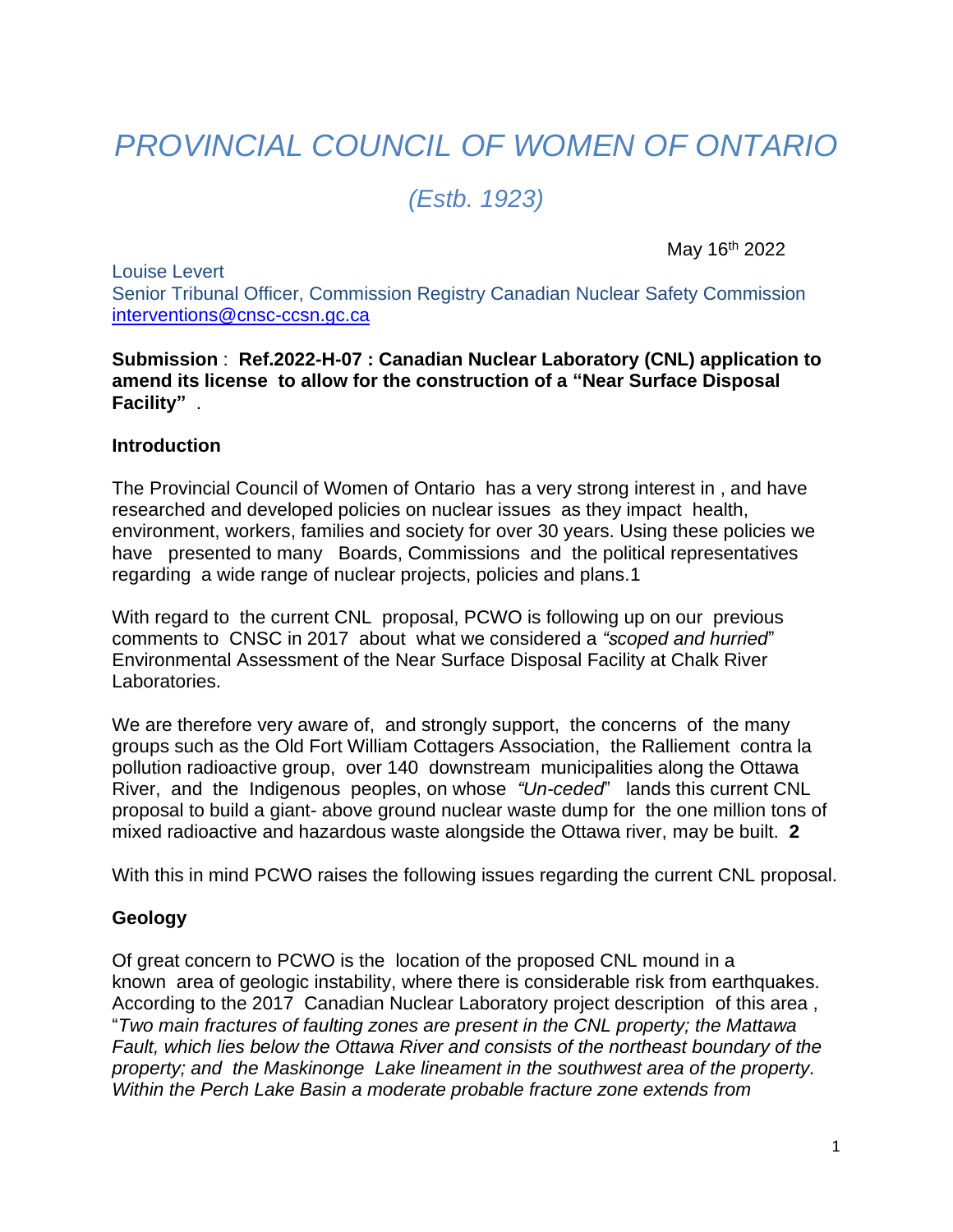*approximately east to west through the upper portion of the basin.*" **3**. And, according to the late J. Robert Janes BSc, M. Eng. author of Geology and the New global Tectonics," *These faults are known to be active and have been for thousands of years"***4***.* This latter precautionary statement is in contrast to the optimistic, but not tested, CNL staff comments at the February 22<sup>nd</sup>, 2022 CNSC hearing, that this high mound is *"designed to withstand a significant seismic event, the magnitude of which has not been observed in the region*".

#### **Technical Protection, Exposure to Weather and Life Span**

PCWO finds it extremely troubling, that CNL's proposed 60 foot high, mostly aboveground nuclear dump , which is planned to contain one million tons of mixed radioactive and hazardous wastes will have its upper container exposed to the elements for about 50 years until the mound is completely sealed. Additionally, while CNL predicts and plans for the synthetic , high density polyethylene geomembrane- liner system, and other technologies, to protect the mound's contents from the elements for 550 years, it is our understanding that liners for municipal dumps don't always work as expected and can eventually leak. **5**. It is significant that this project will be their first test and any failure will be disastrous.

Equally worrisome , the mound is to be built on a slope in a very sensitive wetland area that drains into the Ottawa River which is less than 1,000 metres from the site. It is also common knowledge that the water table is just inches under the surface at that location, the bedrock is highly fractured, and there is a probability that the site could be flooded, particularly in these days of rapidly changing weather, and an ever increasing number of significant and extremely damaging floods. No matter how well a project (in this case a very high mound) or building is engineered, or barriers created, water usually finds a way to the lowest point nearby. We note that *previous studies by dump proponents, identified many ways the mound would leak and described the inevitable disintegration of the mound within 400 years through a process of normal evolution*" **6**.

It is also clear that the site is far too small to be dealing with so many kinds of Nuclear and hazardous waste projects. It should be located on much larger pieces of land . .And while it seems logical to remove old buildings, and to sort, categorize and secure CNL 's current nuclear waste on the site, or preferably on a much larger site elsewhere, low and intermediate nuclear waste from across Ontario and Canada should not be transported in , but dealt with safely close to where it is produced and well away from sensitive natural areas and any water body.

#### **Low and Intermediate Nuclear Waste Risks**

According to respected independent scientist Gordon Edwards and others, some intermediate and low level nuclear wastes, are dangerously radioactive and extremely long –lived **.** Also, according to Dennis Leneveu, a former vault modeller for Canada's first high level waste program in the 1990s, post-closure monitor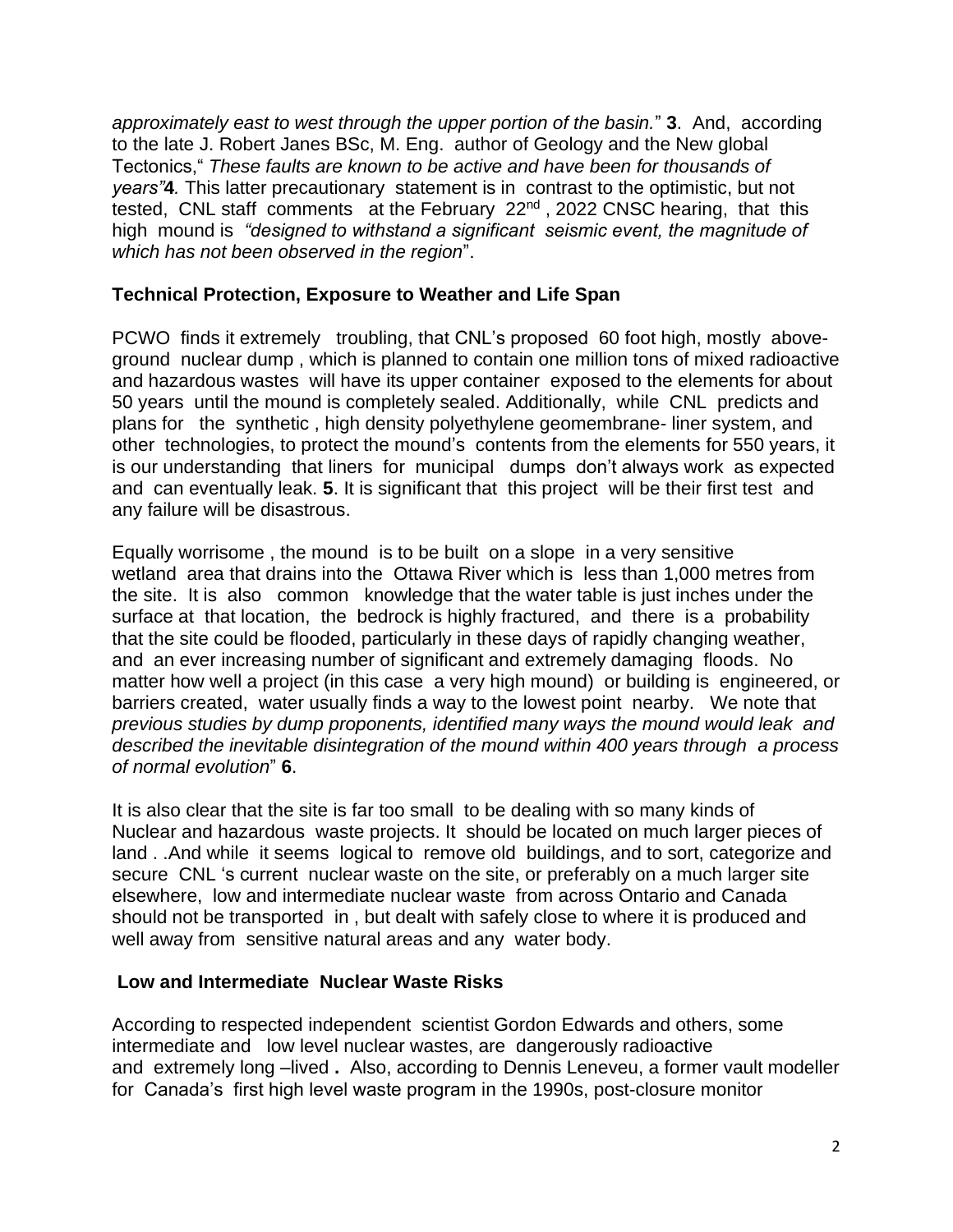lacking due thought of health, environmental and social stewardship for the benefit of generations to come. containment and monitoring, and then abandonment , not only poor planning but *dose contributors"* .**7**. These facts make CNL plans for five hundred years of assessments found that both high level and low level were " *long lived*" and "*major*

## **Conclusion**

before proceedings go further. least ,allow for an independent scientific, social and environmental review PCWO urges the Commission members to turn this application down, or at the very downstream Ontario and Quebec residents immediately and for many years to come . Ottawa River, and hence the environment, health, and welfare of nearby and a malfeasant nature, will pollute the site , the ground water, surrounding lands, the hazardous wastes, whether as a result of design flaw, human error, or act of The potential releases of extremely dangerous radioactive elements and other

Gracia Janes

## **Background** :

**1**.The Provincial Council of Women was an Intervenor at the Seaborn Nuclear Fuel Waste Management and Disposal Concept panel hearings in 1997-98. We were cited at page 52 {Safety and Acceptability} of the Panel's 1959 report :" The public at the end of the phase 11 {technical hearings} was left with the feeling of grave unease."

PCWO was also an Intervener at the Ontario Energy Board's 2008 Ontario Power Authority Integrated Power System Plan (IPSP) hearing, with the OEB–delegated responsibility to deal with waste management. PCWO was an intervenor as well in the Bruce Power Deep Geologic Repository on Lake Huron hearing, the Pickering and Darlington Nuclear life extension hearings and others.

**2** Mitchikanbikok. Brief # CMD 22-139 " We the Mitchikanbikok are extremely concerned about the proposed project's potential impacts on our lands, waterways, rights, and way of life" ...."We do not consent to the project"... "Operations will last hundreds of years" " We are concerned with ground water, fish habitat, human exposure; waters, species at risk, impacts from potential accidents and malfunctions .."

**3**. CNL Project Description SECTION 5.3 GEOLOGICAL AND HYDROLOGICAL ENVIRONMENT 5.3.1.4.2.2 . Map Figure 5.3.1.5 Descriptive " Two main fracture or faulting zones are present in the CRL property; the Mattawa Fault , which lies below the Ottawa river and consists of the northeast boundary of the property, and; the Maskinonge Lake lineament in the southwest area of the property. Within the Perch Lake basin a moderate probable fracture zone extends from approximately east to west through the upper portion of the basin. "